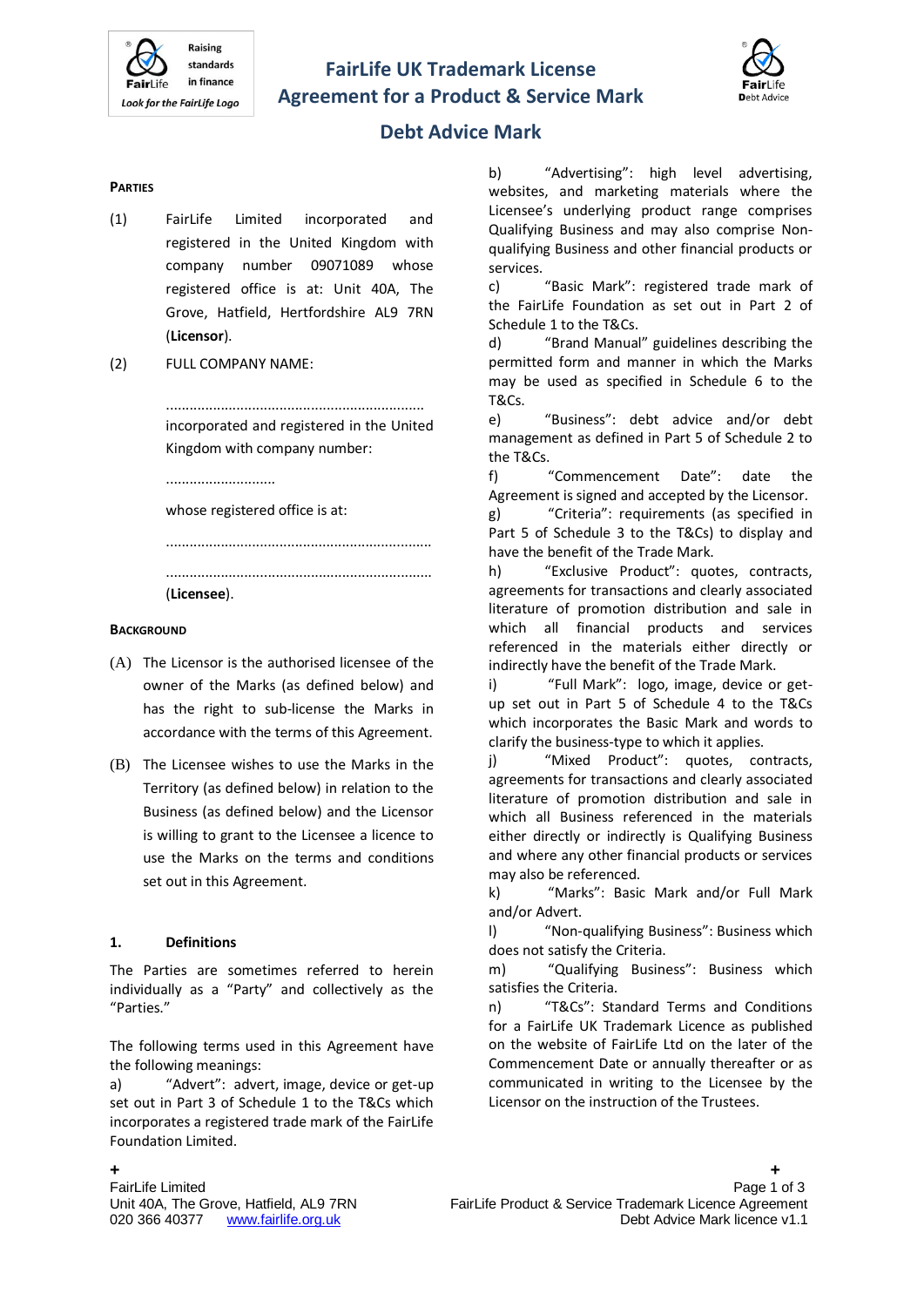



# **Debt Advice Mark**

o) "Territory": United Kingdom and Crown Dependencies [\(Jersey](http://en.wikipedia.org/wiki/Jersey) an[d Guernsey](http://en.wikipedia.org/wiki/Guernsey) and the [Isle of](http://en.wikipedia.org/wiki/Isle_of_Man)  [Man\)](http://en.wikipedia.org/wiki/Isle_of_Man).

p) "Trade Mark": Basic Mark and/or Full Mark.

q) "Trustees": The Trustee Board of FairLife Foundation Limited (company number 08298427) acting through FairLife Limited.

# **2. Grant of License**

2.1. **Right to Display Marks.** The Licensor grants to the Licensee on the terms set out in this Agreement a non-exclusive, non-transferable licence to display in the Territory:

(1) the Basic Mark or Full Mark on Exclusive Product; and

(2) the Full Mark on Mixed Product; and

(3) the Advert on Advertising.

2.2. **Non-exclusive Agreement**. Nothing in this Agreement will prohibit or restrict the Licensor from entering into agreements with other companies, partnerships, charities, and organisations under terms and conditions that may be the same as or different from those stated in this Agreement.

2.3. **Discretion of the Trustees.** Permission to use the Marks shall be at the sole discretion of the Trustees. In the event of any dispute arising involving Marks the final decision will reside with the Trustees.

2.4. **Incorporation of terms & conditions.** The grant of licence is subject to the Licensee's strict compliance with the T&Cs and where terms in this Agreement contradict terms in the T&Cs the terms in this Agreement shall override those in the T&Cs.

# **3. Annual Licence fee**

3.1. In consideration of the grant made in this Agreement the Licensee shall within 60 days of the Commencement Date pay to the Licensor a licence fee as specified in Part 5 of Schedule 5 to the T&Cs.

# **4. Term, Extension and Termination**

4.1. **Term of Agreement.** The right to display the Marks is licensed to the Licensee for a period of one year from the Commencement Date.

4.2. **Extension of the Term.** A request to extend the term of this Agreement may be made by the Licensee up to 60 days before the end of the current term by the submission of a Continuing Adherence Statement (CAS), as set out in Schedule 7 of the T&Cs. Upon signed acceptance of the CAS

by the Licensor the term of the Agreement will be extended for a further year on the same basis as set out in this Agreement. Where the Licensor requires that a new licence agreement be signed this will be sent to the Licensee more than 60 days before the end of the current term.

# 4.3. **Termination.**

4.3.1. This Agreement will terminate on the anniversary of the Commencement Date unless extended in accordance with clause 4.2.

4.3.2. The Licensee may terminate this Agreement at any time by giving one month written notice to the Licensor.

4.3.3. The Licensor may terminate this Agreement at any time by giving one month's written notice to the Licensee if (a) the Licensee ceases to provide Qualifying Business, (b) the Licensee materially breaches this Agreement or (c) a majority of the Trustees in their reasonable discretion deem that a termination is appropriate.

4.3.4. Upon the termination of this Agreement for whatever reason the Licensor shall be entitled to retain the licence fee paid pursuant to Clause 3.1

4.3.5. All provisions of this Agreement which in order to give effect to their meaning need to survive its termination shall remain in full force and effect thereafter.

# **5. Appeals**

5.1. The Licensee may appeal to the Trustees against any decision by the Licensor which may lead to a termination of this Agreement.

5.2. An appeal should be made in writing, via the Licensor stating the full grounds of appeal within 14 days of the date on which the decision was sent to the Licensee unless otherwise agreed in writing (not to be unreasonably withheld by the Licensor). The Licensor may request an appeal meeting upon receipt of the grounds of appeal.

5.3. The Licensee may request to attend the meeting when the appeal is heard. The decision on the request to attend the meeting of the Trustees will be confirmed in writing to the Licensee within 14 days.

5.4. The final decision by the Trustees will be confirmed in writing to the Licensee, within 14 days of the grounds of appeal being received by the Trustees. There will be no further right of appeal.